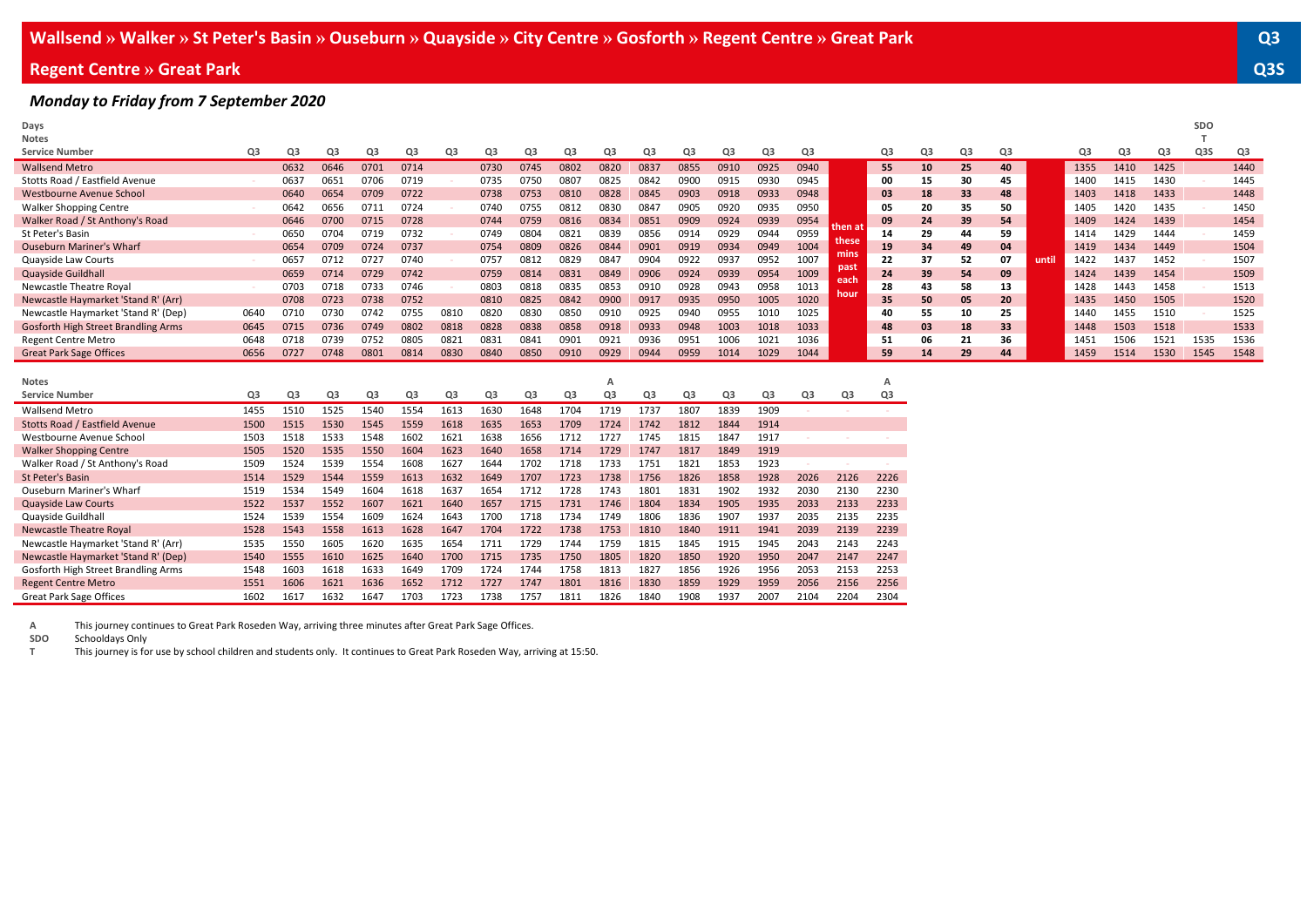## **Great Park » Regent Centre Q3S**

#### *Monday to Friday from 7 September 2020*

| Days                                |       |                |                |      |                |                |                |      | SDO              | SDO              |                |                |                |                |                |                |      |      |      |                |      |         |    |    |    |    |
|-------------------------------------|-------|----------------|----------------|------|----------------|----------------|----------------|------|------------------|------------------|----------------|----------------|----------------|----------------|----------------|----------------|------|------|------|----------------|------|---------|----|----|----|----|
| <b>Notes</b>                        |       | B              | в              |      | B              | B              |                | в    | S                | -S               |                |                |                |                |                |                |      |      |      |                |      |         |    |    |    |    |
| <b>Service Number</b>               | Q3    | Q3             | Q <sub>3</sub> | Q3   | Q3             | Q3             | Q3             | Q3   | Q <sub>3</sub> S | Q <sub>3</sub> S | Q3             | Q3             | Q3             | Q <sub>3</sub> | Q3             | Q3             | Q3   | Q3   | Q3   | Q <sub>3</sub> | Q3   |         | Q3 | Q3 | Q3 | Q3 |
| <b>Great Park Sage Offices</b>      |       | 0629           | 0644           | 0659 | 0712           | 0726           | 0736           | 0746 | 0751             | 0753             | 0754           | 0805           | 0820           | 0835           | 0845           | 0901           | 0917 | 0933 | 0948 | 1003           | 1018 |         | 33 | 48 | 03 | 18 |
| <b>Great Park Village</b>           |       | 0631           | 0646           | 0701 | 0714           | 0728           | 0738           | 0748 | 0753             | 0755             | 0756           | 0807           | 0822           | 0837           | 0847           | 0903           | 0919 | 0935 | 0950 | 1005           | 1020 |         | 35 | 50 | 05 | 20 |
| <b>Regent Centre Metro</b>          |       | 0640           | 0655           | 0710 | 0725           | 0739           | 0753           | 0803 | 0808             | 0810             | 0811           | 0820           | 0834           | 0848           | 0858           | 0914           | 0930 | 0946 | 1001 | 1016           | 1031 |         | 46 | 01 | 16 | 31 |
| Gosforth High Street Brandling Arms |       | 0642           | 0657           | 0713 | 0728           | 0742           | 0756           | 0806 |                  |                  | 0814           | 0823           | 0837           | 0851           | 0901           | 0917           | 0933 | 0949 | 1004 | 1019           | 1034 |         | 49 | 04 | 19 | 34 |
| Newcastle St Andrew's Church (Arr)  |       | 0651           | 0706           | 0726 | 0741           | 0756           | 0812           | 0823 |                  |                  | 0832           | 0844           | 0854           | 0904           | 0911           | 0927           | 0943 | 0959 | 1014 | 1029           | 1044 |         | 59 | 14 | 29 | 44 |
| Newcastle St Andrew's Church (Dep)  |       | 0654           | 0709           | 0729 | 0744           | 0759           | 0815           | 0828 |                  |                  |                | 0844           | 0858           |                | 0914           | 0930           | 0946 | 1002 | 1017 | 1032           | 1047 | then at | 02 | 17 | 32 | 47 |
| Newcastle Market Street West        |       | 0656           | 0711           | 0731 | 0746           | 0801           | 0818           | 0832 |                  |                  |                | 0848           | 0902           |                | 0918           | 0934           | 0950 | 1006 | 1021 | 1036           | 1051 | these   | 06 | 21 | 36 | 51 |
| Quayside Guildhall                  |       | 0659           | 0714           | 0734 | 0749           | 0804           | 0821           | 0835 |                  |                  |                | 0851           | 0905           |                | 0921           | 0937           | 0953 | 1009 | 1024 | 1039           | 1054 | mins    | 09 | 24 | 39 | 54 |
| <b>Quayside Law Courts</b>          |       | 0701           | 0716           | 0736 | 0751           | 0807           | 0824           | 0838 |                  |                  |                | 0854           | 0907           |                | 0923           | 0939           | 0955 | 1011 | 1026 | 1041           | 1056 | past    | 11 | 26 | 41 | 56 |
| East Quayside Sandgate              |       | 0702           | 0717           | 0737 | 0752           | 0808           | 0825           | 0839 |                  |                  |                | 0855           | 0908           |                | 0924           | 0940           | 0956 | 1012 | 1027 | 1042           | 1057 | each    | 12 | 27 | 42 | 57 |
| St Peter's Basin                    | 0626  | 0706           | 0721           | 0743 | 0758           | 0814           | 0831           | 0845 |                  |                  |                | 0901           | 0914           |                | 0930           | 0946           | 1002 | 1018 | 1033 | 1048           | 1103 | hour    | 18 | 33 | 48 | 03 |
| Walker Road / St Anthonys Road      | 0630  | 0710           | 0725           | 0747 | 0802           | 0818           | 0835           | 0849 |                  |                  |                | 0905           | 0918           |                | 0934           | 0950           | 1006 | 1022 | 1037 | 1052           | 1107 |         | 22 | 37 | 52 | 07 |
| <b>Walker Shopping Centre</b>       | 0633  | 0713           | 0728           | 0750 | 0805           | 0821           | 0838           | 0852 |                  |                  |                | 0908           | 0921           |                | 0937           | 0953           | 1009 | 1025 | 1040 | 1055           | 1110 |         | 25 | 40 | 55 | 10 |
| Westbourne Avenue School            | 0635  | 0715           | 0730           | 0752 | 0807           | 0823           | 0840           | 0854 |                  |                  |                | 0910           | 0923           |                | 0939           | 0955           | 1011 | 1027 | 1042 | 1057           | 1112 |         | 27 | 42 | 57 | 12 |
| Stotts Road / Eastfield Avenue      | 0638  | 0718           | 0733           | 0755 | 0810           | 0826           | 0843           | 0857 |                  |                  |                | 0913           | 0926           |                | 0942           | 0958           | 1014 | 1030 | 1045 | 1100           | 1115 |         | 30 | 45 | 00 | 15 |
| <b>Wallsend Metro</b>               | 0643  | 0723           |                |      |                | 0831           | 0848           | 0903 |                  |                  |                | 0919           | 0932           |                | 0948           | 1004           | 1020 | 1036 | 1051 | 1106           | 1121 |         | 36 | 51 | 06 | 21 |
|                                     |       |                | 0738           | 0800 | 0815           |                |                |      |                  |                  |                |                |                |                |                |                |      |      |      |                |      |         |    |    |    |    |
|                                     |       |                |                |      |                |                |                |      |                  |                  |                |                |                |                |                |                |      |      |      |                |      |         |    |    |    |    |
| <b>Service Number</b>               |       | Q <sub>3</sub> | Q <sub>3</sub> | Q3   | Q <sub>3</sub> | Q <sub>3</sub> | Q <sub>3</sub> | Q3   | Q3               | Q <sub>3</sub>   | Q <sub>3</sub> | Q <sub>3</sub> | Q <sub>3</sub> | Q <sub>3</sub> | Q <sub>3</sub> | Q <sub>3</sub> | Q3   | Q3   | Q3   | Q3             |      |         |    |    |    |    |
| <b>Great Park Sage Offices</b>      |       | 1433           | 1448           | 1505 | 1521           | 1536           | 1552           | 1607 | 1622             | 1637             | 1654           | 1710           | 1728           | 1743           | 1803           | 1818           | 1842 | 1940 | 2036 | 2136           |      |         |    |    |    |    |
| <b>Great Park Village</b>           |       | 1435           | 1450           | 1507 | 1523           | 1538           | 1554           | 1609 | 1624             | 1639             | 1656           | 1713           | 1731           | 1745           | 1805           | 1820           | 1844 | 1942 | 2038 | 2138           |      |         |    |    |    |    |
| <b>Regent Centre Metro</b>          |       | 1446           | 1501           | 1518 | 1534           | 1549           | 1605           | 1620 | 1635             | 1650             | 1707           | 1724           | 1742           | 1755           | 1815           | 1830           | 1853 | 1951 | 2047 | 2147           |      |         |    |    |    |    |
| Gosforth High Street Brandling Arms |       | 1449           | 1504           | 1521 | 1537           | 1552           | 1608           | 1623 | 1638             | 1653             | 1710           | 1727           | 1745           | 1758           | 1818           | 1833           | 1855 | 1953 | 2049 | 2149           |      |         |    |    |    |    |
| Newcastle St Andrew's Church (Arr)  |       | 1459           | 1514           | 1531 | 1547           | 1602           | 1619           | 1634 | 1649             | 1704             | 1721           | 1739           | 1757           | 1810           | 1829           | 1842           | 1904 | 2002 | 2058 | 2158           |      |         |    |    |    |    |
| Newcastle St Andrew's Church (Dep)  |       | 1502           | 1517           | 1534 | 1552           | 1607           | 1622           | 1637 | 1652             | 1709             | 1726           | 1746           | 1801           | 1816           | 1831           | 1851           | 1906 | 2004 | 2100 | 2200           |      |         |    |    |    |    |
| Newcastle Market Street West        |       | 1506           | 1521           | 1538 | 1556           | 1611           | 1626           | 1641 | 1656             | 1713             | 1730           | 1750           | 1805           | 1820           | 1835           | 1855           | 1910 | 2008 | 2103 | 2203           |      |         |    |    |    |    |
| Quayside Guildhall                  |       | 1509           | 1524           | 1541 | 1559           | 1614           | 1629           | 1644 | 1659             | 1716             | 1733           | 1753           | 1808           | 1823           | 1838           | 1858           | 1914 | 2012 | 2107 | 2207           |      |         |    |    |    |    |
| <b>Quayside Law Courts</b>          | until | 1511           | 1526           | 1543 | 1601           | 1616           | 1631           | 1646 | 1701             | 1718             | 1735           | 1755           | 1810           | 1825           | 1840           | 1900           | 1916 | 2014 | 2109 | 2209           |      |         |    |    |    |    |
| East Quayside Sandgate              |       | 1512           | 1527           | 1544 | 1602           | 1617           | 1632           | 1647 | 1702             | 1719             | 1736           | 1756           | 1811           | 1826           | 1841           | 1901           | 1917 | 2015 | 2110 | 2210           |      |         |    |    |    |    |
| St Peter's Basin                    |       | 1518           | 1533           | 1550 | 1608           | 1623           | 1638           | 1653 | 1708             | 1725             | 1742           | 1802           | 1815           | 1830           | 1845           | 1905           | 1921 | 2019 | 2114 | 2214           |      |         |    |    |    |    |
| Walker Road / St Anthonys Road      |       | 1522           | 1537           | 1554 | 1612           | 1627           | 1642           | 1657 | 1712             | 1729             | 1746           | 1806           | 1819           | 1834           | 1849           | 1909           | 1925 |      |      |                |      |         |    |    |    |    |
| <b>Walker Shopping Centre</b>       |       | 1525           | 1540           | 1557 | 1615           | 1630           | 1645           | 1700 | 1715             | 1732             | 1749           | 1809           | 1822           | 1837           | 1852           | 1912           | 1928 |      |      |                |      |         |    |    |    |    |
| Westbourne Avenue School            |       | 1527           | 1542           | 1559 | 1617           | 1632           | 1647           | 1702 | 1717             | 1734             | 1751           | 1811           | 1824           | 1839           | 1854           | 1914           | 1930 |      |      |                |      |         |    |    |    |    |
| Stotts Road / Eastfield Avenue      |       | 1530           | 1545           | 1602 | 1620           | 1635           | 1650           | 1705 | 1720             | 1737             | 1754           | 1814           | 1827           | 1842           | 1857           | 1917           | 1933 |      |      |                |      |         |    |    |    |    |

**B** This journey commences from Sir Bobby Robson Way one minute before Great Park Sage Offices. **S** This journey is for use by school children and students only. It commences from Sir Bobby Robson Way one minute before Great Park Sage Offices.

**SDO** Schooldays Only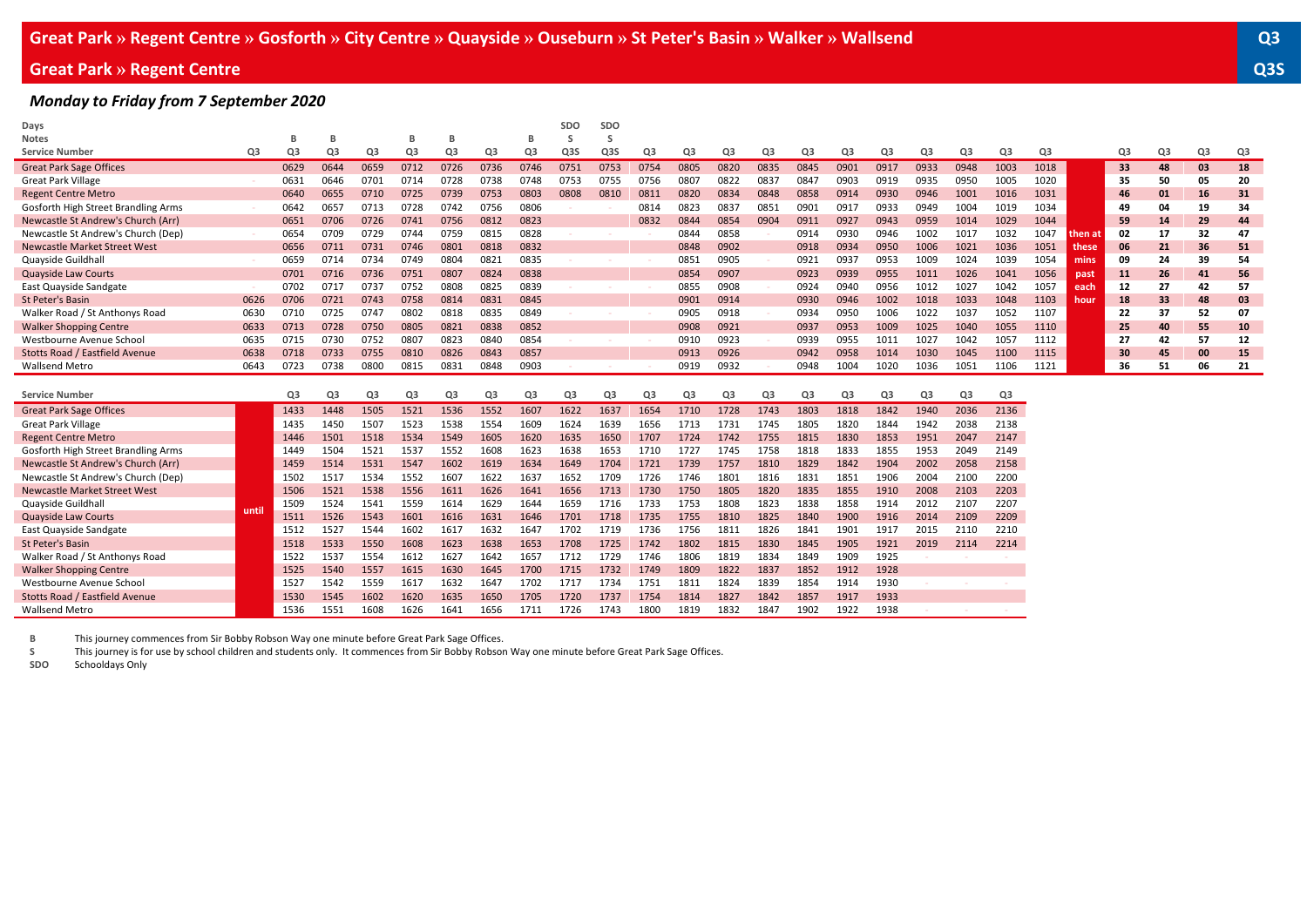## *Saturday from 5 September 2020*

| Notes                               |      |      |      |      |      |      |      |      |              |                 |    |    |    |       |      |      | А    |      |      |      | А    |      |      |      |      | A    |
|-------------------------------------|------|------|------|------|------|------|------|------|--------------|-----------------|----|----|----|-------|------|------|------|------|------|------|------|------|------|------|------|------|
| <b>Wallsend Metro</b>               | 0645 | 0745 | 0815 | 0845 | 0905 | 0925 | 0940 | 0955 |              | 10 <sup>1</sup> | 25 | 40 | 55 |       | 1610 | 1625 | 1640 | 1655 | 1710 | 1725 | 1740 | 1810 | 1839 |      |      |      |
| Stotts Road / Eastfield Avenue      | 0649 | 0749 | 0819 | 0849 | 0910 | 0930 | 0945 | 1000 |              | 15              | 30 | 45 | 00 |       | 1615 | 1630 | 1645 | 1700 | 1715 | 1730 | 1745 | 1815 | 1843 |      |      |      |
| Westbourne Avenue School            | 0652 | 0752 | 0822 | 0852 | 0913 | 0933 | 0948 | 1003 |              | 18              | 33 | 48 | 03 |       | 1618 | 1633 | 1648 | 1703 | 1718 | 1733 | 1748 | 1818 | 1846 |      |      |      |
| <b>Walker Shopping Centre</b>       | 0654 | 0754 | 0824 | 0854 | 0915 | 0935 | 0950 | 1005 |              | 20              | 35 | 50 | 05 |       | 1620 | 1635 | 1650 | 1705 | 1720 | 1735 | 1750 | 1820 | 1848 |      |      |      |
| Walker Road / St Anthony's Road     | 0658 | 0758 | 0828 | 0858 | 0919 | 0939 | 0954 | 1009 | then at      | 24              | 39 | 54 | 09 |       | 1624 | 1639 | 1654 | 1709 | 1724 | 1739 | 1754 | 1824 | 1852 |      |      |      |
| St Peter's Basin                    | 0702 | 0802 | 0832 | 0902 | 0924 | 0944 | 0959 | 1014 | these        | 29              | 44 | 59 | 14 |       | 1629 | 1644 | 1659 | 1714 | 1729 | 1744 | 1759 | 1829 | 1856 | 1956 | 2056 | 2156 |
| <b>Ouseburn Mariner's Wharf</b>     | 0707 | 0807 | 0837 | 0907 | 0929 | 0949 | 1004 | 1019 |              | 34              | 49 | 04 | 19 |       | 1634 | 1649 | 1704 | 1719 | 1734 | 1749 | 1804 | 1834 | 1900 | 2000 | 2100 | 2200 |
| Quayside Law Courts                 | 0710 | 0810 | 0840 | 0910 | 0932 | 0952 | 1007 | 1022 | mins         | 37              | 52 | 07 | 22 | until | 1637 | 1652 | 1707 | 1722 | 1737 | 1752 | 1807 | 1837 | 1903 | 2003 | 2103 | 2203 |
| Quayside Guildhall                  | 0712 | 0812 | 0842 | 0912 | 0934 | 0954 | 1009 | 1024 | past<br>each | 39              | 54 | 09 | 24 |       | 1639 | 1654 | 1709 | 1724 | 1739 | 1755 | 1809 | 1839 | 1905 | 2005 | 2105 | 2205 |
| Newcastle Theatre Royal             | 0716 | 0816 | 0846 | 0916 | 0938 | 0958 | 1013 | 1028 | hour         | 43              | 58 | 13 | 28 |       | 1643 | 1658 | 1713 | 1728 | 1743 | 1759 | 1813 | 1843 | 1909 | 2009 | 2109 | 2209 |
| Newcastle Haymarket 'Stand R' (Arr) | 0722 | 0822 | 0852 | 0922 | 0945 | 1005 | 1020 | 1035 |              | 50              | 05 | 20 | 35 |       | 1650 | 1705 | 1720 | 1735 | 1750 | 1805 | 1818 | 1848 | 1913 | 2013 | 2113 | 2213 |
| Newcastle Haymarket 'Stand R' (Dep) | 0725 | 0825 | 0855 | 0925 | 0950 |      | 1025 | 1040 |              | 55              | 10 | 25 | 40 |       | 1655 | 1710 | 1725 | 1740 | 1755 | 1811 | 1823 | 1853 | 1917 | 2017 | 2117 | 2217 |
| Gosforth High Street Brandling Arms | 0733 | 0833 | 0903 | 0933 | 0958 | 1018 | 1033 | 1048 |              | 03              | 18 | 33 | 48 |       | 1703 | 1718 | 1733 | 1748 | 1803 | 1819 | 1830 | 1859 | 1923 | 2023 | 2123 | 2223 |
| Regent Centre Metro                 | 0735 | 0835 | 0905 | 0935 | 1001 | 1021 | 1036 | 1051 |              | 06              | 21 | 36 | 51 |       | 1706 | 1721 | 1736 | 1751 | 1806 | 1822 | 1833 | 1902 | 1926 | 2026 | 2126 | 2226 |
| <b>Great Park Sage Offices</b>      | 0742 | 0842 | 0912 | 0942 | 1009 | 1029 | 1044 | 1059 |              | 14              | 29 | 44 | 59 |       | 1714 | 1729 | 1744 | 1759 | 1814 | 1832 | 1843 | 1911 | 1934 | 2034 | 2134 | 2234 |
|                                     |      |      |      |      |      |      |      |      |              |                 |    |    |    |       |      |      |      |      |      |      |      |      |      |      |      |      |
| Notes                               | A    |      |      |      |      |      |      |      |              |                 |    |    |    |       |      |      |      |      |      |      |      |      |      |      |      |      |
| St Peter's Basin                    | 2256 |      |      |      |      |      |      |      |              |                 |    |    |    |       |      |      |      |      |      |      |      |      |      |      |      |      |
| Quseburn Mariner's Wharf            | 2300 |      |      |      |      |      |      |      |              |                 |    |    |    |       |      |      |      |      |      |      |      |      |      |      |      |      |

| St Peter's Basin                    | <b>2256</b> |
|-------------------------------------|-------------|
| <b>Ouseburn Mariner's Wharf</b>     | 2300        |
| <b>Quayside Law Courts</b>          | 2303        |
| Quayside Guildhall                  | 2305        |
| <b>Newcastle Theatre Royal</b>      | 2309        |
| Newcastle Haymarket 'Stand R' (Arr) | 2313        |
| Newcastle Haymarket 'Stand R' (Dep) | 2317        |
| Gosforth High Street Brandling Arms | 2323        |
| <b>Regent Centre Metro</b>          | 2326        |
| <b>Great Park Sage Offices</b>      | 2334        |
|                                     |             |

**A** This journey continues to Great Park Roseden Way, arriving three minutes after Great Park Sage Offices.

# Great Park » Regent Centre » Gosforth » City Centre » Quayside » Ouseburn » St Peter's Basin » Walker » Wallsend David David David David David David David David David David David David David David David David David David D

### *Saturday from 5 September 2020*

| <b>Notes</b>                        | в    |      |      |      |      |      |      |      |      |      |      |      |      |         |                 |    |    |     |       |      |      |      |      |      |      |      |
|-------------------------------------|------|------|------|------|------|------|------|------|------|------|------|------|------|---------|-----------------|----|----|-----|-------|------|------|------|------|------|------|------|
| <b>Great Park Sage Offices</b>      | 0647 | 0717 | 0747 | 0817 | 0847 | 0913 | 0933 | 0948 | 1003 | 1018 | 1033 | 1048 | 1103 |         | 18              | 33 | 48 | 03  |       | 1618 | 1633 | 1648 | 1703 | 1718 | 1733 | 1836 |
| <b>Great Park Village</b>           | 0649 | 0719 | 0749 | 0819 | 0849 | 0915 | 0935 | 0950 | 1005 | 1020 | 1035 | 1050 | 1105 |         | 20              | 35 |    | 05  |       | 1620 | 1635 | 1650 | 1705 | 1720 | 1735 | 1838 |
| <b>Regent Centre Metro</b>          | 0658 | 0728 | 0758 | 0828 | 0858 | 0926 | 0946 | 1001 | 1016 | 1031 | 1046 | 1101 | 1116 |         | 31              | 46 | 01 | 16  |       | 1631 | 1646 | 1701 | 1716 | 1731 | 1746 | 1847 |
| Gosforth High Street Brandling Arms | 0700 | 0730 | 0800 | 0830 | 0900 | 0929 | 0949 | 1004 | 1019 | 1034 | 1049 | 104. | 1119 |         | 34              | 49 | 04 | 19  |       | 1634 | 1649 | 1704 | 1719 | 1734 | 1749 | 1849 |
| Newcastle St Andrew's Church (Arr)  | 0709 | 0739 | 0809 | 0839 | 0909 | 0939 | 0959 | 1014 | 1029 | 1044 | 1059 | 1114 | 1129 |         | 44              | 59 | 14 | 29  |       | 1644 | 1659 | 1714 | 1729 | 1744 | 1759 | 1858 |
| Newcastle St Andrew's Church (Dep)  | 0712 | 074  | 0812 | 0842 | 0912 | 0942 | 1002 | 1017 | 1032 | 04   | 1102 | 11.  | 1132 | then at | 47              | 02 | 17 | 32  |       | 1647 | 1702 | 1717 | 1732 | 1747 | 1802 | 1900 |
| Newcastle Market Street West        | 0714 | 0744 | 0814 | 0844 | 0914 | 0946 | 1006 | 1021 | 1036 | 1051 | 1106 | 1121 | 1136 | these   | 51              | 06 | 21 | 36  |       | 1651 | 1706 | 1721 | 1736 | 1751 | 1806 | 1903 |
| Quayside Guildhall                  | 0717 | 074  | 0817 | 0847 | 0917 | 0949 | 1009 | 1024 | 1039 | LO54 | 1109 | 124  | 1139 | mins    | 54              | 09 | 24 | 39  |       | 1654 | 1709 | 1724 | 1739 | 1754 | 1809 | 1907 |
| Quayside Law Courts                 | 0719 | 0749 | 0819 | 0849 | 0919 | 0951 | 1011 | 1026 | 1041 | 1056 | 1111 | 1126 | 1141 | past    | 56              | 11 | 26 | 41  | until | 1656 | 1711 | 1726 | 1741 | 1756 | 1811 | 1909 |
| East Quayside Sandgate              | 0720 | 0750 | 0820 | 0850 | 0920 | 0952 | 101. | 1027 | 1042 | 057  | 1112 | 127  | 1142 | each    | 57              | 12 |    | 42  |       | 1657 | 1712 | 1727 | 1742 | 1757 | 1812 | 1910 |
| St Peter's Basin                    | 0724 | 0754 | 0824 | 0854 | 0924 | 0958 | 1018 | 1033 | 1048 | 1103 | 1118 | 1133 | 1148 | hour    | 03              | 18 | 33 | 48  |       | 1703 | 1718 | 1733 | 1748 | 1803 | 1818 | 1914 |
| Walker Road / St Anthonys Road      | 0728 | 0758 | 0828 | 0858 | 0928 | 1002 | 1022 | 1037 | 1052 | 107  | 1122 | 137  | 1152 |         | 07              | 22 | 37 | 52  |       | 1707 | 1722 | 1737 | 1752 | 1807 | 1822 |      |
| <b>Walker Shopping Centre</b>       | 0731 | 0801 | 0831 | 0901 | 0931 | 1005 | 1025 | 1040 | 1055 | 1110 | 1125 | 1140 | 1155 |         | 10 <sup>1</sup> | 25 | 40 | 55  |       | 1710 | 1725 | 1740 | 1755 | 1810 | 1825 |      |
| Westbourne Avenue School            | 0733 | 0803 | 0833 | 0903 | 0933 | LOO. | 1021 | 1042 | 1057 | 112  | 1127 | 142  | 1157 |         | 12              | 27 | 42 | 57  |       | 1712 | 1727 | 1742 | 1757 | 1812 | 1827 |      |
| Stotts Road / Eastfield Avenue      | 0736 | 0806 | 0836 | 0906 | 0936 | 1010 | 1030 | 1045 | 1100 | 1115 | 1130 | 1145 | 1200 |         | 15              | 30 | 45 | -00 |       | 1715 | 1730 | 1745 | 1800 | 1815 | 1830 |      |
| Wallsend Metro                      | 0741 | 081  | 0841 | 0911 | 0941 | 1016 | 1036 | 1051 | 1106 | 1121 | 1136 | 151  | 1206 |         | 21              | 36 |    | 06  |       | 1721 | 1736 | 1751 | 1806 | 1821 | 1836 |      |